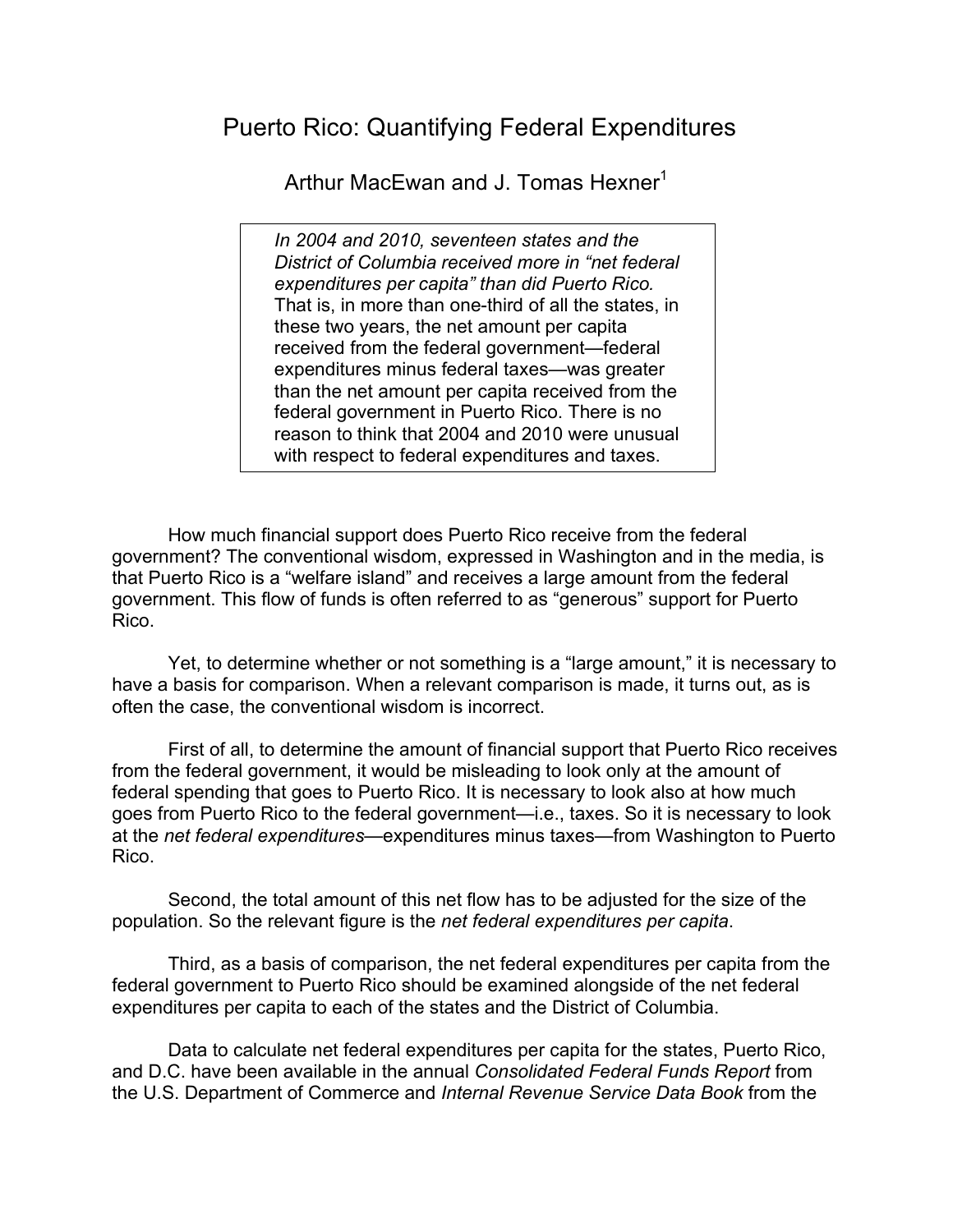Department of the Treasury. However, and unfortunately, the former of these sources has not been published since 2010, and the data it contained are not available for later years.

Nonetheless, the two tables below, present the "net" figures for 2004 and 2010. *The tables show that in 2004 and 2010, seventeen states and the District of Columbia*  received more in net federal expenditures per capita than did Puerto Rico. That is, in more than one-third of all the states, in these two years, the net amount per capita received from the federal government—federal expenditures minus federal taxes—was greater than the net amount per capita received in Puerto Rico from the federal government. The reality demonstrated in the tables, then, belies the conventional wisdom and indicates that, by a reasonable comparative standard, Puerto Rico is not treated "generously" by the federal government.<sup>2</sup>

It would be desirable to have data for years since 2010. The data for these two years, however, suggest a high degree of stability in the financial relation between Puerto Rico and the federal government as compared to the states and D.C. There is no apparent reason to believe that this relation of how Puerto Rico compares to the states and D.C. has changed significantly since 2010.

Puerto Rico's position in the two tables might seem odd. After all, Puerto Ricans do not pay federal income taxes, and U.S. firms operating in Puerto Rico do not pay federal corporate taxes. Puerto Ricans, however, do pay Social Security and Medicare taxes at the same rates as do people in the states. Also, Puerto Rico is excluded from some major federal expenditure programs (e.g., the Earned Income Tax Credit) and is treated less favorably than states in some others (e.g. Medicare). Further, Puerto Rico is virtually excluded from federal procurement and employment expenditures. These various exclusions from federal expenditures appear to more than balance the privilege of not paying personal and corporate taxes.

There is, of course, no good reason that states and Puerto Rico should receive the same net federal expenditure per capita as one another. Federal spending is determined by many factors, but one of these is ostensibly to aid low-income parts of the country. By that criterion Puerto Rico would be right at the top. However, another factor is the political power of a state's representatives in Washington, and Puerto Rico has no such power. If Puerto Rico were to have political power as a state, the sobriquet of "welfare island" would soon be forgotten.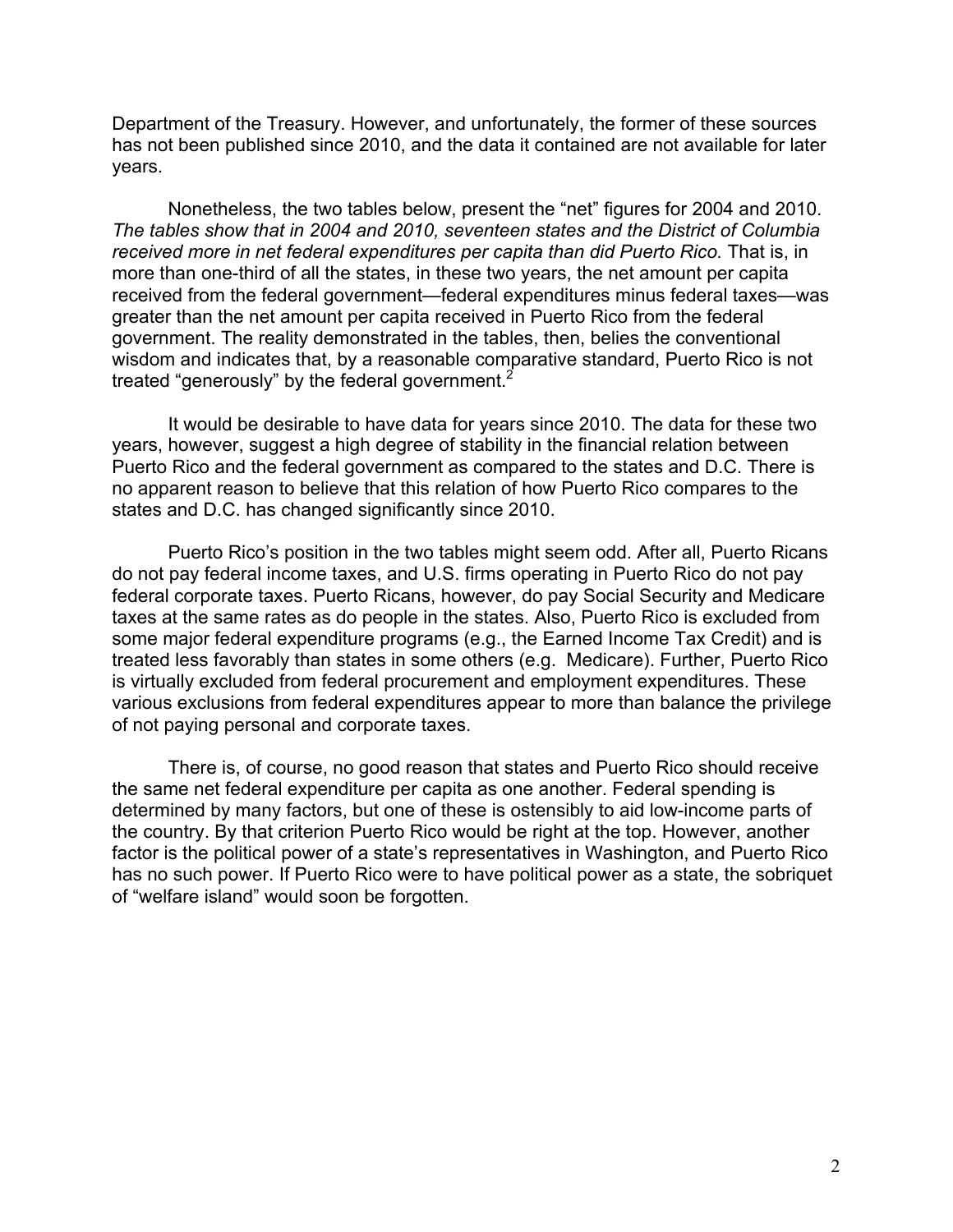|                      | <b>Net Federal</b>  |           |                | <b>Net Federal</b>  |      |
|----------------------|---------------------|-----------|----------------|---------------------|------|
|                      | <b>Expenditures</b> | Rank      |                | <b>Expenditures</b> | Rank |
| District of Columbia | 37,457              | 1         | Missouri       | 1,381               | 27   |
| Alaska               | 8,005               | 2         | Kansas         | 1,282               | 28   |
| New Mexico           | 7,348               | 3         | Indiana        | 1,019               | 29   |
| Virginia             | 5,940               | 4         | Oregon         | 916                 | 30   |
| West Virginia        | 5,562               | 5         | New Hampshire  | 689                 | 31   |
| North Dakota         | 5,157               | 6         | Pennsylvania   | 658                 | 32   |
| Montana              | 4,792               | $\tau$    | Washington     | 525                 | 33   |
| Mississippi          | 4,700               | 8         | North Carolina | 236                 | 34   |
| Alabama              | 4,629               | 9         | California     | $-62$               | 35   |
| South Dakota         | 4,389               | 10        | Nevada         | $-129$              | 36   |
| Maryland             | 4,383               | 11        | Rhode Island   | $-188$              | 37   |
| Maine                | 4,175               | 12        | Michigan       | $-225$              | 38   |
| South Carolina       | 3,586               | 13        | Arkansas       | $-310$              | 39   |
| Kentucky             | 3,514               | 14        | Georgia        | $-350$              | 40   |
| Hawaii               | 3,093               | 15        | Texas          | $-380$              | 41   |
| Arizona              | 2,984               | 16        | Wisconsin      | $-473$              | 42   |
| Wyoming              | 2,980               | 17        | Massachusetts  | $-837$              | 43   |
| Louisiana            | 2,887               | 18        | Colorado       | $-906$              | 44   |
| <b>Puerto Rico</b>   | 2,823               | <u>19</u> | Ohio           | $-1,181$            | 45   |
| Vermont              | 2,596               | 20        | New York       | $-1,370$            | 46   |
| Idaho                | 1,887               | 21        | Nebraska       | $-1,385$            | 46   |
| Oklahoma             | 1,858               | 22        | Illinois       | $-2,393$            | 48   |
| Utah                 | 1,826               | 23        | Connecticut    | $-3,223$            | 49   |
| Iowa                 | 1,768               | 24        | New Jersey     | $-4,025$            | 50   |
| Florida              | 1,677               | 25        | Minnesota      | $-5,639$            | 51   |
| Tennessee            | 1,557               | 26        | Delaware       | $-7,010$            | 52   |

## **Table 1: Net Federal Expenditures Per Capita (Expenditures Minus Taxes) by State, the District of Columbia and Puerto Rico, FY2004**

Source: See text.